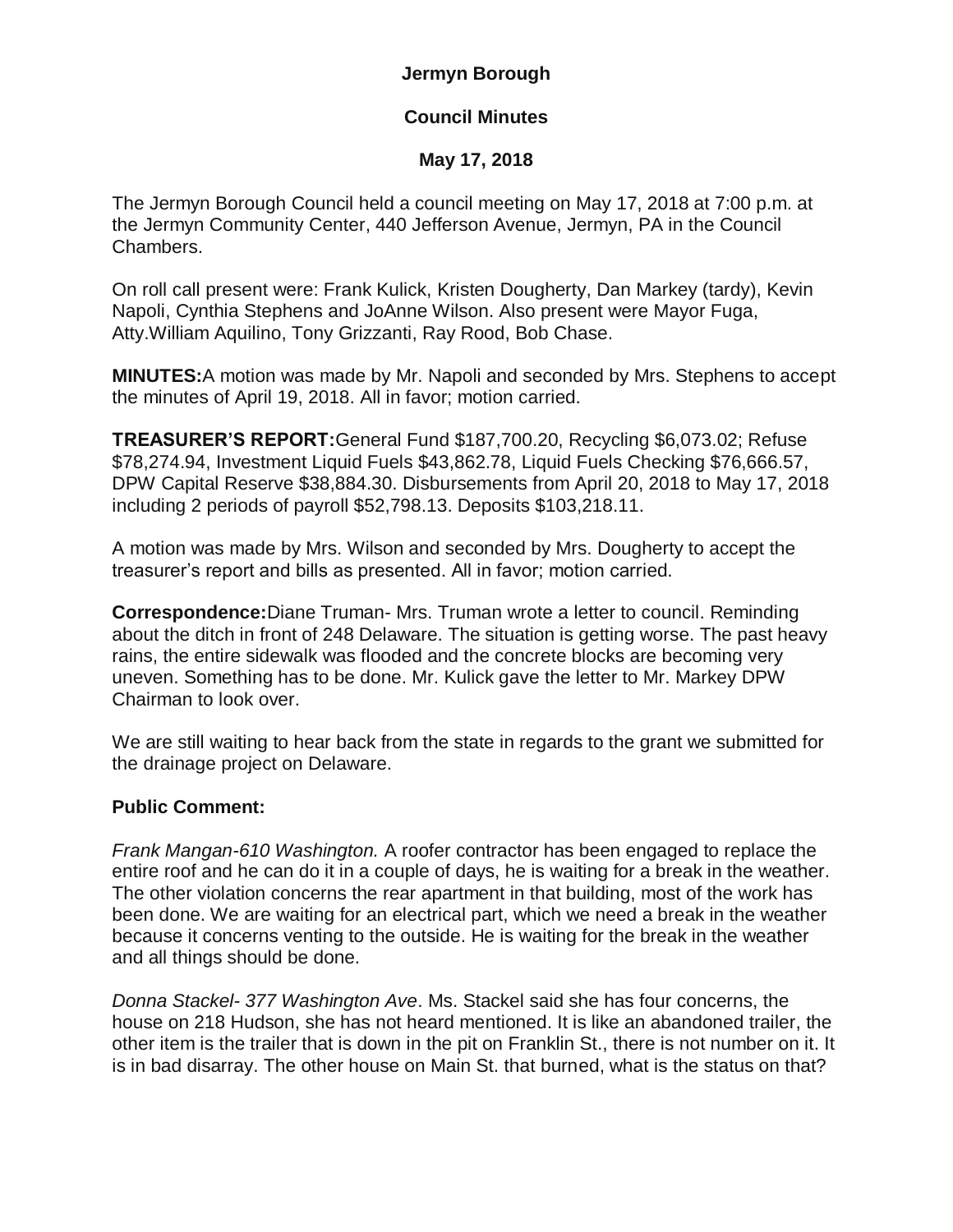402 Delaware is very concerned about his drain, he would like it flushed out properly because he is having very bad water problems.

Mr. Kulick said he will add them to the list of properties. Basil said 402 Delaware, he believes when we went over to flush it, we flushed on Elm St., he was looking for Delaware. Mayor said we will have to go back over with the fire truck. We will do both Elm and Delaware.

Andy Whitiak- when he went over to Delaware with all that rain the other night he saw it backing up, is there a problem? Mayor said no, the drainage system gets taxed to the point, its going to get backed up but it will take it. If it was laying there after the storm then there is a problem. We monitor that periodically. It was a torrential downpour.

### *Katelyn English Lackawanna County:* Senior Fun Day at McDade Park June 15 at 10AM-1pm

2018 Tennis Clinic Ages 8-16 multiple dates/times and venues that are listed – check the County Website. Blight to Bright Public Meetings Wed May 23 6PM Goodwill at North, Thursday June 7 6PM, Anthracite Center, Monday June 4, 6PM at PNC Field, Monday June 11, 911 Center 6PM. Youth Soccer Clinic Merli Sernoski June 25-28 9:30AM-12PM, Covington Park July 9-12 9:30AM-12PM, McDade Park July 23-26 5:30PM – 8PM. Ages 5-14, Cost is \$45.00

*Andy Whitiak 512 Garfield –* Mr. Whitiak said the sewer line in front of the house, we know there is a problem, he would like an update on the record. Mayor said he came back and camerad the system, we are waiting to see on what plan of action we are going to take from there. It will be on a maintenance plan and we are going to keep an eye on it until we can actually get it fixed. Mr. Whitiak asked if there is a time maintenance plan. Mayor said the person who cameread it and backed it out, he recommended every 6 months for the condition of the line. Mr. Whitiak said it backed up on me 3 times in 6 weeks. Mayor said that was before it was cleaned, now that it has been cleaned that is what he recommended, we were having the grease problem and then there were other issues there. It is clean and it is flowing. Mr. Whitiak asked what the maintenance program is? Mayor said he will come up with he vac. Truck. Mr. Whitiak asked what about the Borough? Mayor said we will keep checking it and if we see something that concerns us we will get in contact with him.

Mr. Whitiak said the water in front of his house is still there. It was brought up and he did say he would take care of it but he backed off it and said it is a Borough problem. Mayor said we have a new backhoe now and that was the first piece of the puzzle we needed, now we can get the attachment to mill in front of the house and take care of the water. Mr. Whitiak said it is coming down from Garfield, all the way down and then its going across. He said his drain works in front of the house. Mayor said when they bumped the roads together and at some point, the one side of the road lifted a little high and that is where it dams up and where we have to mill it down. Once we mill it down it will take everything to drain. We don't want to do too much to disturb everything. Mr. Whitiak said it looks like water is getting underneath. Mayor said it is, its all lifted and it will have to be milled and repaired also.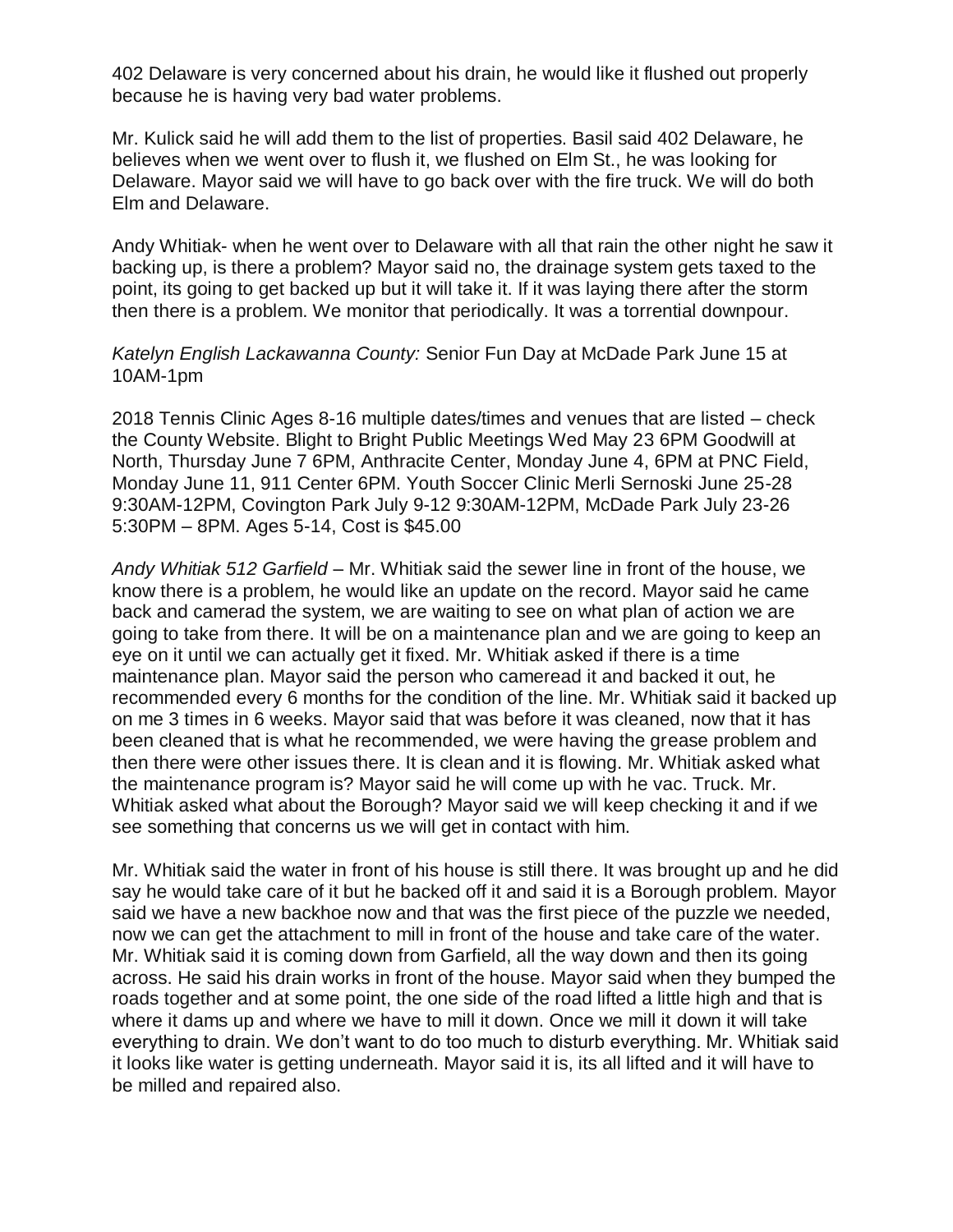Mr. Whitiak thanked them for taking the Japanese knotweed. They are coming into our yard, they are jumping from Borough property onto his property. It is getting really bad this year and they are growing fast. He put that wall up to separate the Borough property from his and it came through the wall and is now a good 10ft. on his property. Mr. Whitiak said it does not look good. He cut it down but its jumping over from Borough property. Mayor said we need to look into, with all this Japanese knotweed, we are going to have to get onto a spraying program. We will have to go for training to do it and be a licensed facility to do it, you have to have a license to spray. We have to look into getting the education to do it and we will be able to take care of problems like that. Right now, we can't. Mayor said you have to keep knocking it down and after awhile it will die off. We have to be able to spray the chemical to do it. It's roundup but when the Borough is doing it, they want certain criteria in that. Mr. Whitiak said the Klapash's cut his grass but his brother who is certified and he approached the Borough to do it just for cost, all over the Borough he was going to do it. Mrs. Wilson said he never contacted Shade Tree. Mr. Whitiak said maybe the Borough should contact him. It might be the cheapest way to do it. Mayor said in the meantime we will look into getting certified to do it. Mr. Whitiak said he would like his yard taken care of. Mayor said there is a lot of areas we want sprayed, we are stuck knocking it down and it's a pain. It grows so fast. Mrs. Wilson said in the fall you don't cut it back, you spray roundup on it that's when they take it into their roots. You have to do it two years in a row, in the fall is when you get it on the leaves so it takes it down into the root. Mr. Whitiak said he is looking at help from the Borough instead of the cost because its jumping to my line from the Borough line. Mr. Whitiak said years ago they came in with backhoe and were knocking down the trees. He said he has pictures of it. Mr. Whitiak said he is looking for help. Mayor said we have numerous places to take care of, it isn't something that is being ignored, its more of a process.

Mr. Whitiak asked about the business ordinance. Is that about charging businesses \$25.00? Mr. Kulick said we are going to discuss that later in the meeting. Mr. Whitiak said as a former business owner this is his time and he saw it posted. He thanked Mrs. Stephens for voting against it. Mr. Napoli said it wasn't officially voted for. Mr. Whitiak said he knows what it was but wanted to thank her for voting no. Mr. Whitiak said the first place anyone goes to, Shade Tree, Fire Co's, the first place they go to is the businesses. Why charge \$25.00 when every time you need something, you're here 2 years, he is here 40 years, he doesn't remember council ever doing anything for us. Why charge them \$25.00. They are all going to pay it but what are you going to do send the zoning officer out if they don't. Mr. Kulick said we are going to discuss that ordinance later in the meeting. Your points are well taken but there are some different thoughts on it, its not about the money but there are other reasons for it. Mr. Whitiak said its 50 years that him and his family were involved in business and he doesn't remember the Borough doing much, there were a few, Jerry Giles, Buckingham and Callahan. You shook their hand, it was done. Two years, what did this council do for businesses? He is just trying to make a point. Mr. Kulick said your point is taken but he isn't exactly sure what your point is. Mr. Whitiak said why charge \$25.00 because everybody goes and gets donations off of businesses. Mr. Kulick said you are missing the point. Mr. Whitiak said he is not. Mr. Kulick said we are going to discuss this later in the meeting, your point is well taken. Mr. Whitiak asked executive session or an open meeting? Mr. Kulick said an open meeting. Mr. Whitiak said he asked a question, what did you do for businesses in the last 2 years? Mr. Kulick said according to you, nothing.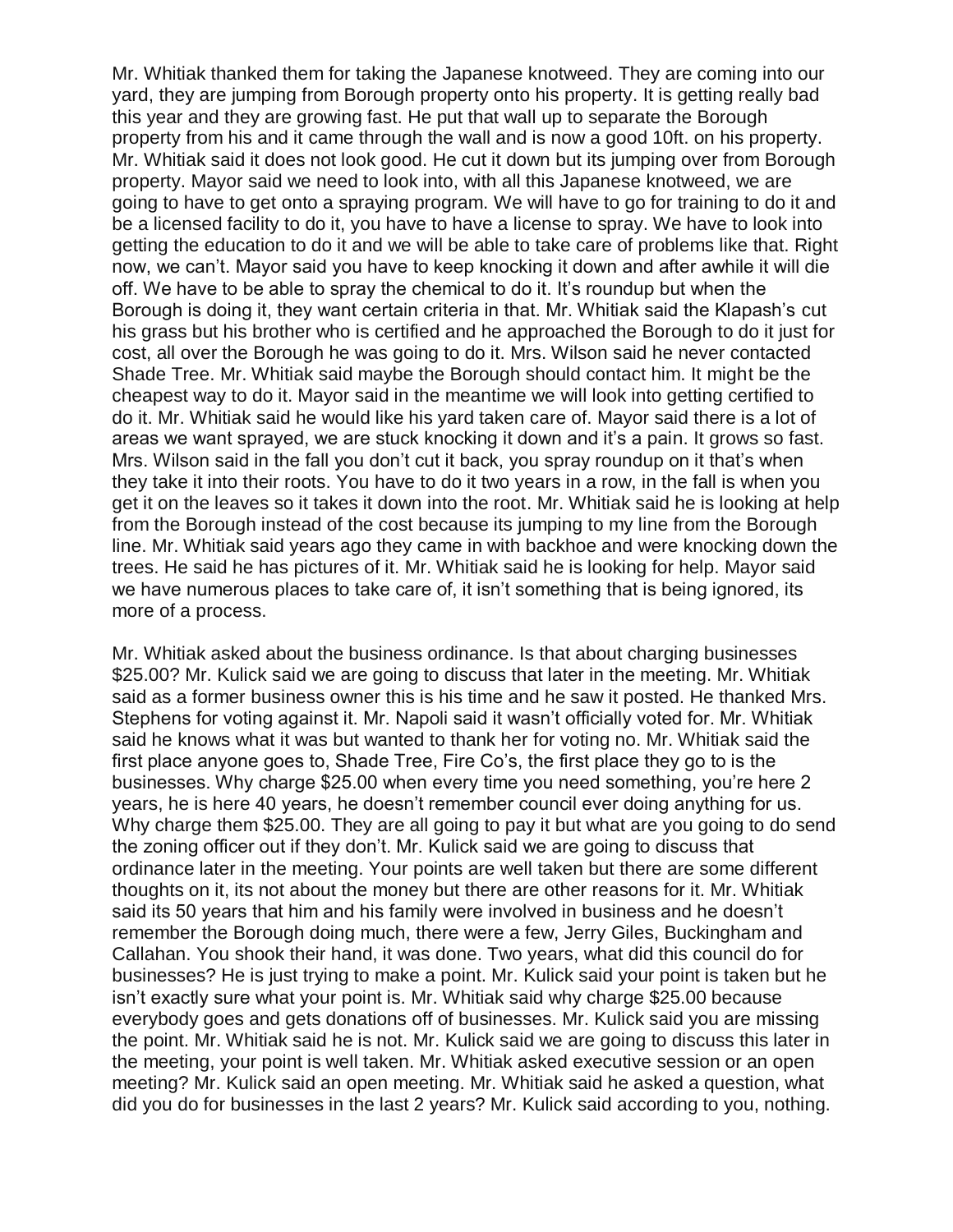Mr. Whitiak asked what he did in the last 2 years? Mr. Kulick asked what he would like us to do?

**Open Council Seat:**Mr. Kulick said there was a vacancy board meeting at 6:30. Carl Tomaine Jr. was appointed to fill the vacant council seat.

**Mayor:**Mayor acknowledged Chief Arthur, a couple of weeks ago, he responded to a fire call on the other end of town. He arrived first and he went in and went right to work with a fire extinguisher and knocked down the fire. He did a very good job.

**Police:**Chief Arthur said they have been slow this past reporting session. He thanked the fire police, we had several incidents within the past month. The fire police came out and they do a good job, it frees the police up to do other work. They are all volunteers along with the fire dept. They are an asset to the Borough. Chief Arthur wants to make everyone aware of the internet scams that are going around. If you receive an email saying you won something or money and you need to submit money to receive the money, that is a scam. The IRS doesn't call people and request music google cards to pay off your tax debt. If it looks to good to be true, it probably is. Mrs. Wilson wants to thank the police. A tractor trailer going over to Bardanes, she was there coming through. We have to get signs on Bridge St. Mr. Chase said there is signs. Mrs. Wilson said we have to get no trucks sign. Chief Arthur said we have been running speed more.

Mr. DeMarco asked about the open council seat, the 6:30 meeting was that advertised? Mr. Kulick said yes. Mr. DeMarco asked where? Mr. Kulick said the Scranton Times. Mr. DeMarco said why didn't you put it on Facebook like everything else or was it on Facebook and he just missed it. Mr. Napoli said it's been on Facebook. Mr. DeMarco said the vacancy board meeting was on Facebook or the open council seat? Mr. Napoli said the open council seat. Mr. DeMarco said every other meeting is on Facebook, why wasn't this one put on it? Mr. Napoli said it might have been overlooked. Mr. Kulick said we advertised the seat being open for a long time, no one responded so unfortunately, we had to go to the vacancy board. If we didn't fill that tonight it would have went to the Lackawanna County Courts. Mr. Kulick said there were two people that applied. Mr. DeMarco asked why we had to go to the vacancy board if 2 people applied. Mr. Kulick said they applied after the 30 days. Mr. DeMarco asked if council makes up the vacancy board. Mr. Kulick said the vacancy board is made up of council and one resident, John Frankosky who chairs the meeting.

**Fire:**Mr. Rood said comm. Center didn't call Chief Arthur on that call. With the new laptops they have in their cars, that is how he saw it and made a response on it. It helps us. Mr. Rood said he is ready to set Chief Arthur up with the text messaging so he knows when we are going on calls. He will know where the calls are. Mr. Rood said we had a few out of town calls besides the one we had in town. The Crystal Fire Co. will have their chicken BBQ Sunday May 20.

**Zoning:**Mr. Chase said he has issued quite a few permits within the past month. Several commercial permits, a lot of residential. Found a couple of building without permits. Mr. Kulick asked if there was any update on the two sheds. Mr. Chase said one is waiting on me and the other one we have the paperwork that was returned in the mail, he isn't sure what the next process is, if he has to file this with the magistrate. Atty.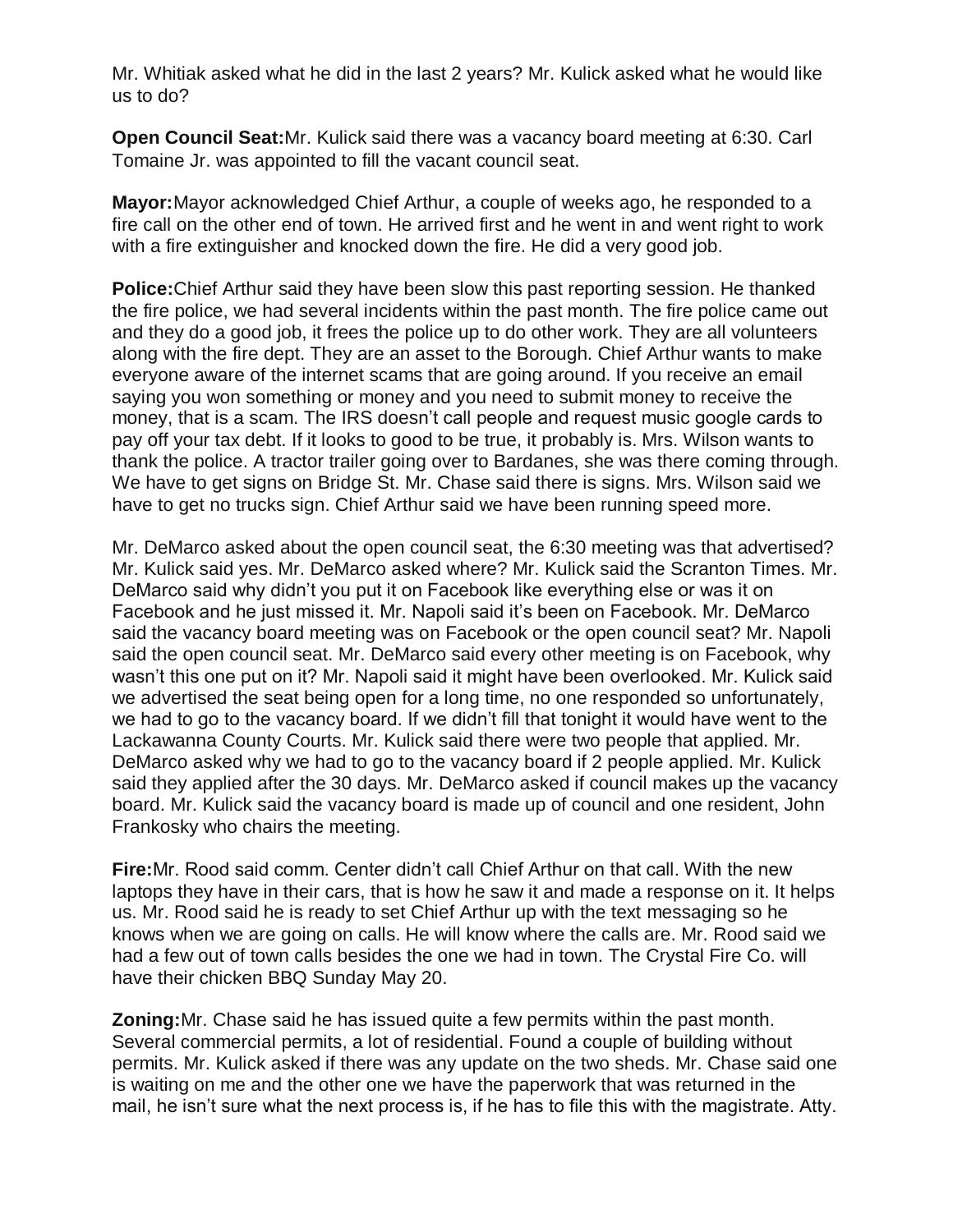said they will talk about it. Mrs. Wilson asked if Mr. Rinaldi called from the property at 105 Delaware. Mr. Chase said its not a zoning issue at all and in fact now its more of a civil matter, we are kind of out of it. It's between the two neighbors, he paved his neighbor's property. His worry as a citizen of Jermyn is that these people are going to get squatters rights of some sort.

**Secretary:** The documents were signed for the Woodlands Sewer Grant, we are awaiting executed copies to come back. There have been very few resident complaints this month. Received one concern/complaint regarding a tree on 646 Madison Ave. The neighbor indicated the tree is dead and if it falls will fall onto his fence. Also, another issue on 427 Washington, racoons in the house. It was requested by our Workers Comp. that we update the handbook. Mr. Kutch is working on the site plan for the DPW garage and we should have more details next week. We had a few bad checks written out to the Borough, received by the secretary and Ann Marie – tax collector, suggested to have an ordinance for those whose checks do not clear to pay the bank fee.

**Engineer:**Mr. Grizzanti asked if anyone had any questions for him. Mr. Kutch mentioned to him about the paving of the lot. We have the grant from a few years ago that we wanted so much but we only got \$55,000. Mr. Kutch said he seems to think we want to be able to drive around the salt shed. Mr. Napoli said yes. Mr. Grizzanti said we would come in the alleyway and drive behind the salt shed. Mayor said there will be parking there as well, we will clean everything out. Mr. Grizzanti asked if we are thinking that everything will be pretty much paved then. Mayor said as far as \$55,000 can take us. Mr. Grizzanti said he doesn't know if \$55,000 will take us that far. Mayor said the best way to go about it is take it as far as \$55,000 will take us and we will go from there and figure out something else. Mayor said the concern is the main part with all the foot traffic and all the mud and debris. Mr. Grizzanti said he was talking to Jeff today and he was asking about the sewer. Mr. Grizzanti said it is right there along the property line. He is assuming we want to get gas and water from the road. Mayor said yes. Mr. Rood said we got rid of the old firehouse and all that there, Mr. Markey started talking about \$40,000 and between Tony and myself thinking about it we are up to \$100,000 and some now. Mr. Grizzanti said he thinks the estimate was more than that. More than \$100,000. Mr. Rood said he was told it wouldn't be that much, his question is we could have put a few dollars in the old building, do we have it planned how we are going to pay for this, we aren't getting a grant from USDA we are getting a loan. He doesn't know what it is going to cost us when the bids come in. Is there a plan how we are going to pay for it? Mr. Kulick said we are going to get a loan and we are going to pay for it. They have long term low interest loans. Mr. Rood said they gave you the money for Main St. but look at the costs to keep it up. Its no different if you have a loan for your house, do we have the resources to pay this thing back and on a monthly basis. Mr. DeMarco asked what about 5 years from now when the siren has to come out of this building or is that going to be the next council's problem if you guys aren't here. Mr. Kulick said technically we do not need the siren. Mr. Rood said yes, we do. Mr. Kulick said no we don't. Mr. Rood said federal law, James Perry must be wrong. Mr. Kulick said other Boroughs have got rid of it. Mr. DeMarco asked if there is \$25,000 set aside, that was the estimate that you got, what happens in 5 years from now and the siren is still in that building and that guy says get it out of here and you aren't on council. Mr. Kulick said you are asking me a question, I do not have an answer too. Mr. DeMarco said maybe we should think about that.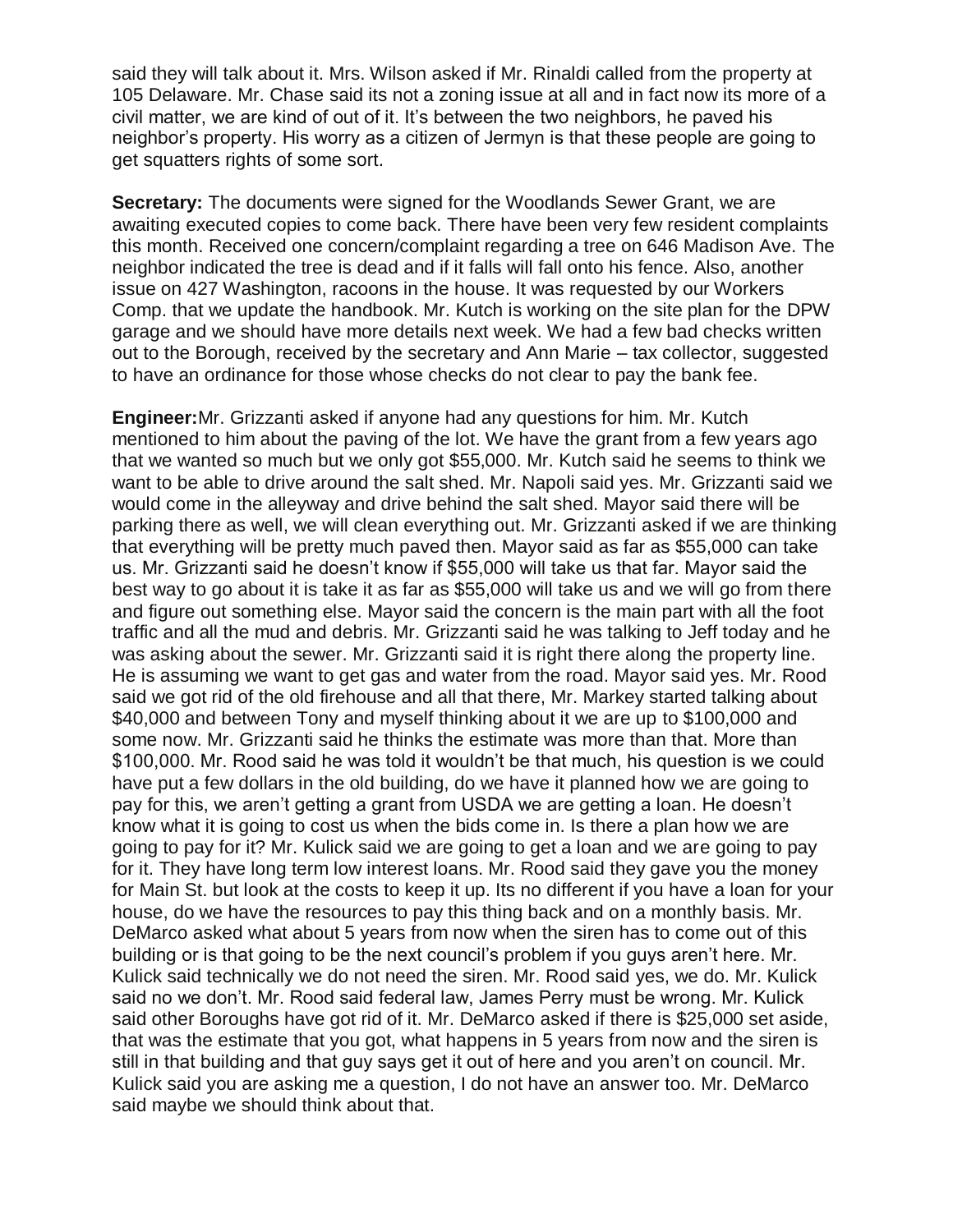Mr. Kulick said we are looking at things for the future that is why we are looking at a building for the DPW and why we are buying the equipment we buy. We are paying the price for that, they kicked the can to us we aren't going to kick the can to anyone else. Did we take \$25,000 and put aside, no we did not. It is something that we will have to look at. Legally he does not think we have to have a siren. There is technology now that is much more simpler to operate. Mr. Rood said you are correct, just so Mr. DeMarco knows, it was originally \$25,000 from someone else and we did prices from other companies and it came in around \$15,000-\$16,000. Mr. Rood said what he got from James Perry was from awhile ago and if you researched it recently, he isn't arguing that its not true. Mr. Kulick said he could be wrong too. Mayor said even if we kept that building with the siren, there was going to come a point in time that it was going to have to be replaced. It is old and getting to the point where its on its last leg. By purchasing a new one you are going to get something more modern. The new one that Mayfield has, the control board is like a little laptop. Mr. DeMarco said why not do it now and get it over with, why wait to spend the money then. Mr. Rood said what Mr. Kulick is saying that if we don't need it and we probably don't, is it nice sometimes yes but we have 3 messages we get, we get a text page, fire Co's have active 911 and our text messages on the phone. Mr. DeMarco said if its required why not just spend the money now. We got a lot more for that Building then anyone ever anticipated. That building was \$25,000. We got lucky that someone gave us \$40,000. Why not just take care of it now instead of leave it lingering? Take care of it now and just be done. Mr. Rood said he will do some research. Mr. Napoli said him and Mr. Kulick were going back and forth about it 2-3 months ago and almost everything they found said that Federal law no longer regulates it because of all the different dispatch services that are now available to emergency services.

Mr. DeMarco said its \$15,000 now it will be \$30,000 in 5 years. Mr. Kulick asked Mr. Grizzanti if Mr. Kutch asked about the letter he wrote in regards to DEP and the creek project. Mr. Grizzanti said he saw the letter and he knows Mr. Kutch called and he doesn't know if he found anything out. Mr. Kulick requested for an update for next meeting. Mr. DeMarco asked if his idea is to eliminate the flood control project and do something else. Mr. Kulick said not necessarily but we keep getting more and more road blocks with DEP and now it seems like its between DEP and Army Corp of Engineers, they can't agree. The County Engineer Gary Cavill he called Mr. Kulick said it had to do with the Japanese knotweed, we have to create a wetland. It would cost us \$15,000 a year just to maintain that and he suggested that there is something to do with putting a state wetland bank that you make a one-time contribution and you are done with it. In a letter he wrote asking them to look into that and they responded. It was beyond his expertise so he turned it over to the Borough Engineer to get some feedback. Mr. Kulick said he still thinks that maybe there is alternatives other than the creek project in general to solve this and protect ourselves. The longer it goes, we are looking at 2022 is the latest make-believe date. Mayor said the costs keep going up.

**Solicitor/Code Enforcement:**Atty. said we have had some communication with several property owners who are in bankruptcy and also subject to code enforcement proceedings, fortunately for the tax payers of Jermyn, if you file for bankruptcy in a result of backed taxes is what happens is the backed taxes become part of the payment out of the estate so the Borough of Jermyn will get paid over a 3-5 year period. There are additional complaints regarding some run down buildings that need to be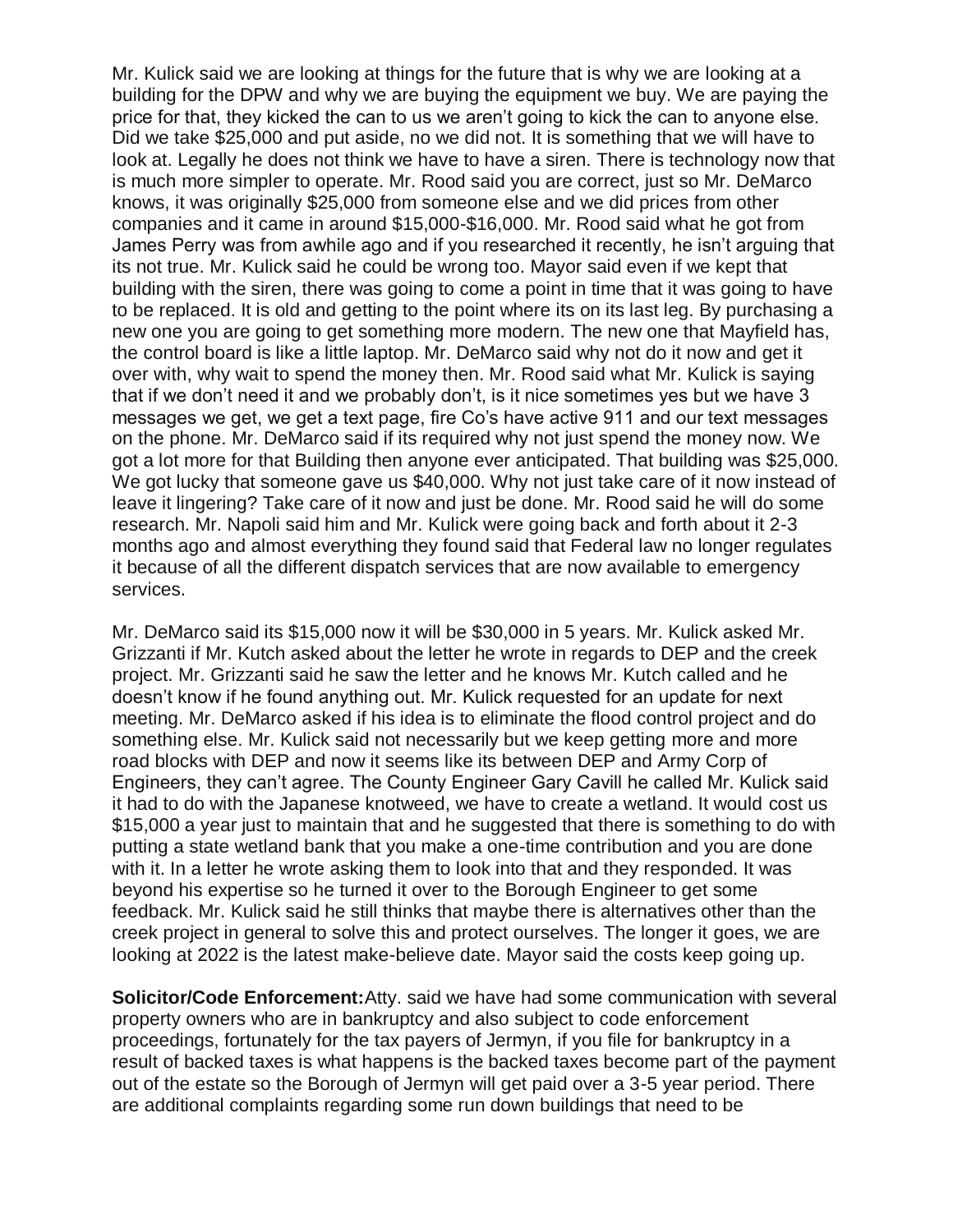condemned and the Borough will have to decide whether or not we are going to want to be owners of these buildings or what steps we are going to have to take, that is a larger discussion. Mr. DeMarco asked how we are going to finance them. Atty. said one of the things that were brought to his attention today was the blight to bright program, which he is going to look into and he will be contacting them tomorrow. Mr. DeMarco asked how we plan to pay for this if we have to take them to court? Atty. said the two general options are collection of fines and inspection costs from the property owner or possession of the property. Mr. Markey communicated to him the opportunity to turn some of these properties into community assets so this is one of the things we are looking into. Ms. Stackel asked what happens to the one on Franklin that is up for sale. Atty. said he would be surprised if that for sale sign is anything other than a sign. Even if that is the case, whoever the new property owner is, is going to have to do the same repairs so it doesn't really change anything. Mr. Rood said he knew someone that called the number and there was no answer. Mr. DeMarco asked if the Borough is going to keep fronting the money until its eventually recouped or sold. Where is all this money coming from to do this, he thinks it's a good idea and isn't against it, some of these properties need to be taken down. Atty. said the magistrate costs are in the statute or ordinance for the Borough, he thinks its \$75.00/hr. It's something we have not discussed yet, this is in its infancy. It was brought up as recent as yesterday about using the blight to bright program in turning some of these properties into community assets, eventually within the next month or so he will be able to answer more questions but there is still a lot of research. Mr. Rood said he has been with 536 Washington, he was going to rebuild, he did some drawings for him and he does have a zoning permit which he probably has to reapply for to build on existing property. He is from New York State, he is looking at tearing it down now. He is waiting for figures to come back. Atty. asked Tony Grizzanti if they have a certified housing inspector at KBA. Mr. Grizzanti said we do and Mr. Kutch would also come under that, his credentials would go above and beyond that. Atty. asked if there are certain specifications with the state, the ones that the realtors use you have to take a class. Mr. Grizzanti said Chris at their office does have that.

**Shade Tree:**Mrs. Wilson said the administrative handbook, they will meet sometime next week during the day until someone is appointed as the third member. They will start a second phase in about 2-3 months for the banners. The Memorial Day ribbon cutting, all council is invited, solicitor and Mayor at 10:45AM at the Windsor and if we could have about 10:45AM the traffic stopped so our police dept. will be involved in that and it will only take a couple of minutes to cut the ribbon and then we are going to proceed down one block to the Franklin and Main and the parade will start. The American Legion is invited to be at the Ribbon Cutting and the Shade Tree also.

Mrs. Wilson said the berm on Delaware, she has a complaint from the Walsh's and the Hosie's. When Wayco did the black topping there, it was discussed with the homeowners that they were going to pave right up to the sidewalk and get rid of any 6 inch or 1 ft. greenway that was there. They said ok but Wayco said they would put a berm to keep the water from going onto their property. They did not. Mayor said Shane from Wayco contacted him and they were supposed to send someone down to look at Madison and a few of the other roads, he hasn't got back to me yet. They had crews working in the area, he will have to follow up with him tomorrow and he will give him a call. Mr. Kulick asked if they can take a look over there.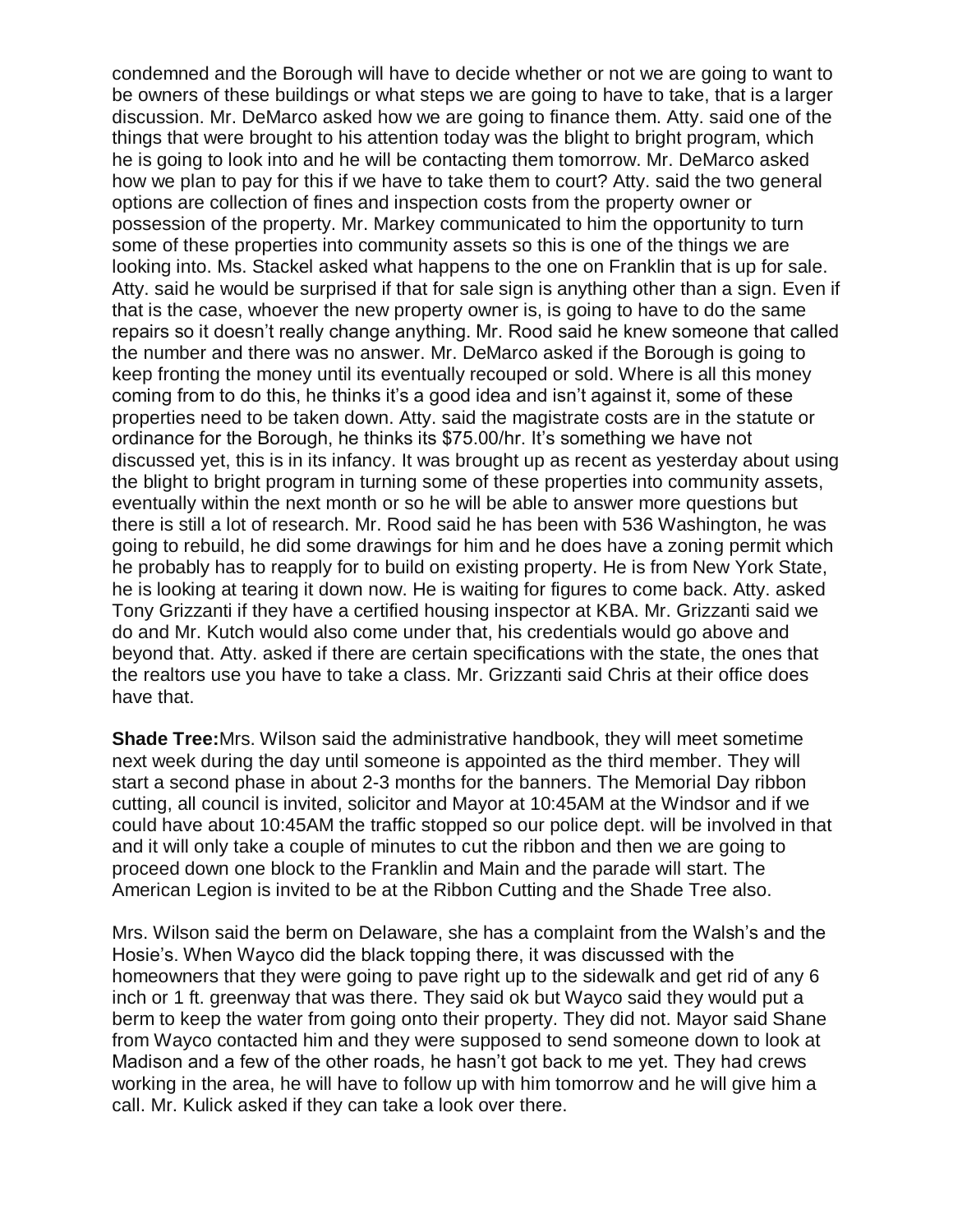Mrs. Wilson said future plans for the water retention ponds by Garfield Ave. Mayor and Mrs. Wilson were at the MS4 meeting. Mrs. Wilson said she wanted to talk about having a water garden, the plants will eat up the water and absorb it, at least to make it look half way decent so that we can maintain it instead of having to go in and cut it. Mayor said the one on Garfield, that is planted with wildflowers. Mrs. Wilson said there are trees planted in there too. Mayor said we were reluctant to cut it, we were only cutting it because they want it down. How we should handle it in the future, we will cut around the top but leave the basin alone and let that grow naturally. The man from DEP at the MS4 suggested that also, to keep it more natural; we can start to do that. If you notice there are a lot of flowers in there and it looks nice when they start blooming. Mrs. Wilson asked about the one across from Whitiak's. Mayor said that is not ours, we do not take care of it and we have nothing to do it or do we want anything to do with it. Mrs. Wilson said we will cross that one off.

Mrs. Wilson said the Main St. has been cut to a certain point and for Memorial Day, we will go all the way down. The homeowners, the majority of them; 80% of them, maybe even more cut the grass but if is it not cut for Memorial Day so the town looks nice, the Shade Tree will do it. The only thing is, there are some homes, Palermo is one of them that the grass in front is horrible, it is getting very high. Is our police chief going to handle that? Give them warnings and if they don't do it within a specific period of time, cite them or is it the code enforcement. Atty. said it would be the code enforcement. Mrs. Wilson said there are a couple of them that are getting unruly. Also, the house across from the Dollar General. Mrs. Wilson said she received a call from Mr. Hunt in regards to the water in the basement. He was supposed to send pictures. Mrs. Wilson said we have done everything we can. Mr. Napoli said according to the Borough Engineer, we done everything we possibly can and its no longer our issue, its his own property that is causing the issue. Mrs. Wilson said and the properties around him but they are private properties. Mrs. Wilson said she would bring it up.

Mrs. Wilson said she was in touch with John's corn. The Snyder's can not do it again this year for the Farmers Market. She has talked to John's corn and they are going to call her back and we are going to look at the WWI park where we always have it and hopefully, we will get something in July. As we always have done the same procedure, it is sponsored by the Shade Tree, we will advertise it but no permit. They are doing the town a favor; do we have to vote on it? If the Shade Tree gets the Farmer's Market, she would like to cancel the permit of any sort for them. We have always done it before, they are doing a Jermyn a service, coming in here for the elderly and the people of Jermyn. Mr. Kulick asked what kind of permit is it, solicitation permit? Mrs. Wilson said she doesn't know, she just wants to make sure. Mr. Kulick, it would be solicitation. The Chief said they are not soliciting. Mr. Kulick said at this point, there is no business permit. Mrs. Wilson said she just wants to make sure. They can come in as a service to Jermyn residents.

Mrs. Wilson said the yard sale is going to be advertised in the newspaper this week.

Mr. Kulick asked Mrs. Wilson if she is the contact person for the second wave of the banners. Mrs. Wilson said yes, PO BOX #1 Jermyn, is the mailing address.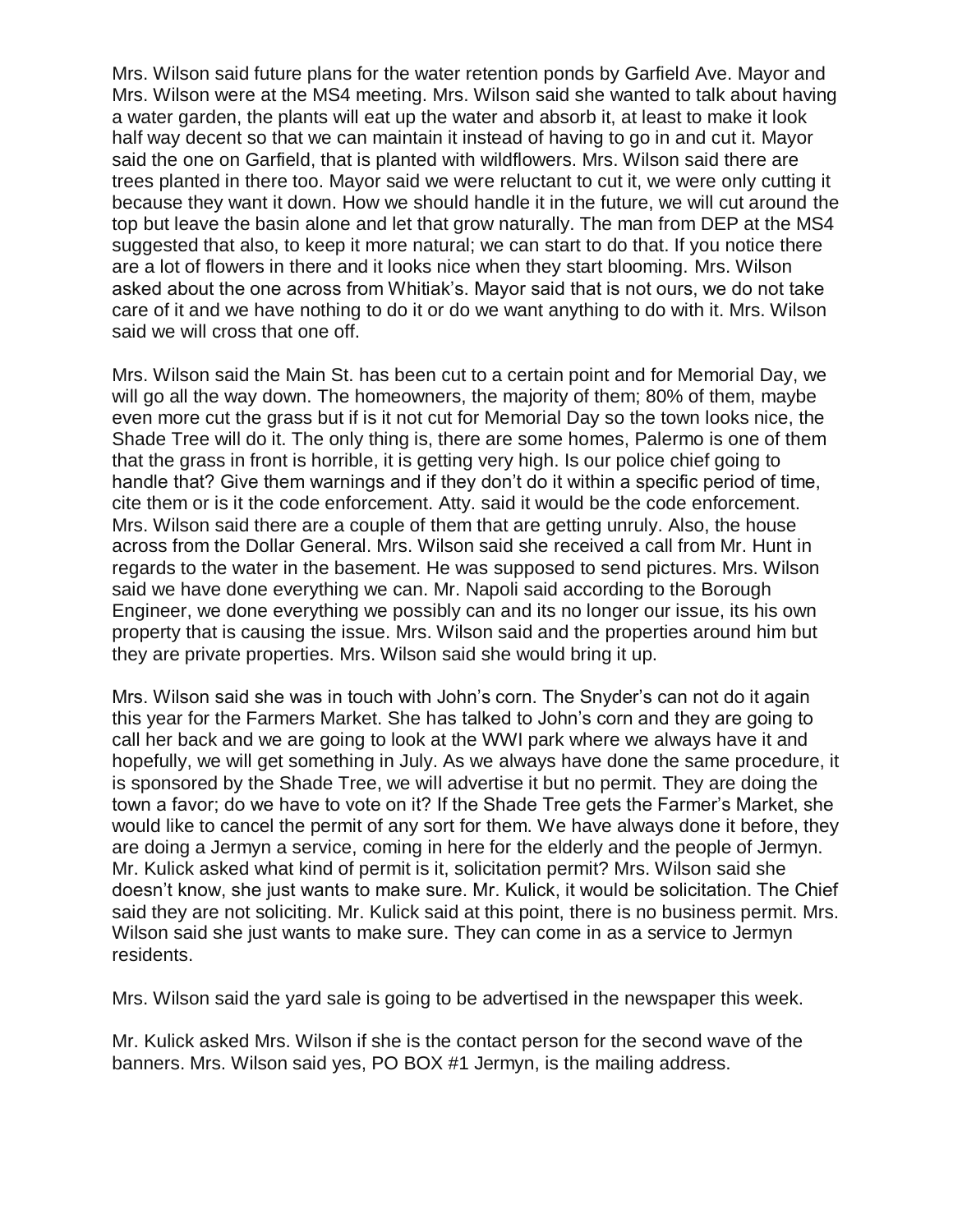**DPW:**Mr. Markey said the backhoe has been delivered and is working our pretty well for us. The extra piping in the back has been sold and will hopefully be gone shortly. It sold on municibid for a total of \$426.00.

Electronics Recycling will be Wednesdays and Fridays in June and instead of them bringing it to the Borough building, the DPW is going to pick it up curbside once scheduled. To schedule a pick up, residents are to call the Borough Office. Mr. Markey said they do ask that everything is intact, so they do not want any picture tube TV's with the picture tube busted. They want all the cords intact. Mr. Markey asks that people put them out the night before so there is a less of a chance that someone comes by and rips the cords out.

Mr. Markey said he spoke with USDA yesterday, they are waiting for the site plans from KBA.

The second free little library, we want decorate it by having the children in town have their hand prints painted on there. All Jermyn resident children 12 and under are welcome to come to the Borough gym in Sunday June 3 from 1pm-3pm. All supplies will be provided and they can come and get their hand dipped in paint and put it on there. We will write their name on it too so they can come back and years later and come and see their handprints from when they were smaller.

Mr. Markey said 6 wireless cameras were ordered for the park, they will be installed within the next couple of weeks. With those HD cameras, we are going to put them on the ball fields, basketball court, pavilion, stand, batting cage. We are going to have capability for the police to have an app. And they will get an alert. They can set it up to get an alert whenever motion is detected, if they want to set that up with the overnight guys, they can add that. Otherwise we still have the DVR to go back on if we see vandalism.

Mr. Markey said we voted before to buy the crack sealer for 5 yearly installments. We moved some money over to the DPW capital reserve account. The Finance Committee meeting, we talked about it and thought it might be a better idea if we just use some of the DPW Capital Reserve funds and just buy it out right. There is less we will have to budget for yearly payments. Mrs. Wilson asked if they will be cutting themselves short. Mr. Markey said no. That truck out there still has 3 weeks to go in the auction and its far exceeded our expectations already. Mr. DeMarco asked what it is up to. Mayor said \$16,600. Mr. Markey said we valued it at \$12,000.

A motion was made by Mr. Markey and seconded by Mrs. Dougherty to buy the crack sealer outright instead of financing it for 5 years. All in favor; motion carried.

**Business Ordinance:**Mr. Kulick said the ordinance was advertised. Based on conversations we have had amongst ourselves and others, there were some questions about this ordinance. Mr. Kulick said Mr. Whitiak was incorrect, he was correct that Cindy was the one that voted against it but he was absent at that meeting so he didn't vote for or against it. Mr. Kulick said at one meeting Mr. Chase said it was a part of zoning or should be zoning. Mr. Chase said whenever you open a business in Jermyn, you can't come in and open any business, there are certain businesses that are only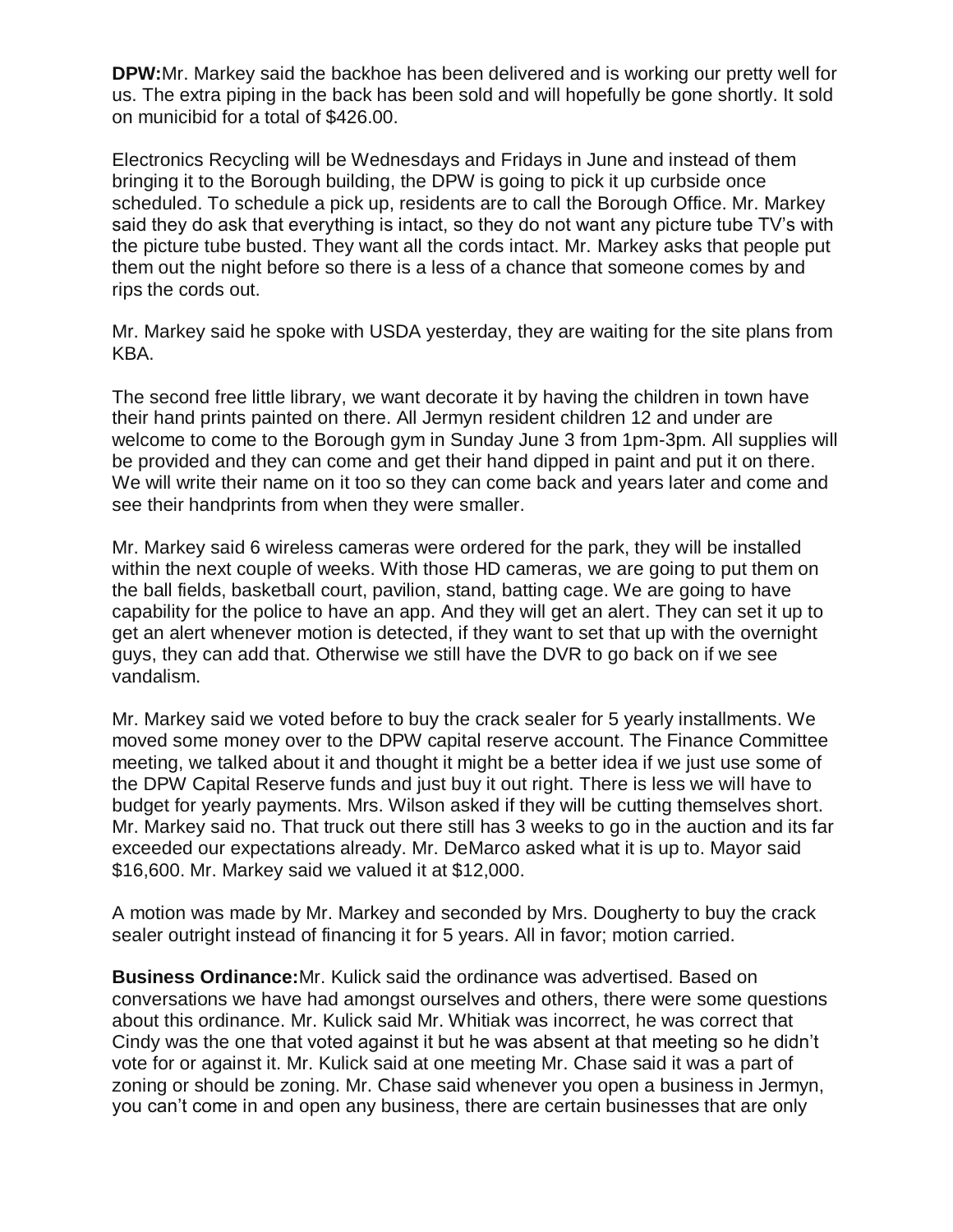allowed in certain areas and it's a use. Mr. Kulick said so that means they have to meet the use of the area that they are opening the business. Mr. Chase said it has to fall within a criteria, you can't do manufacturing in commercial area. We can't have a small engine repair business in a residential area and you can't have a machine shop in a business area. Mr. Kulick asked if he thinks that there are businesses that are in town or could come to town that don't realize it maybe whatever they are doing is against zoning. Mr. Chase said he has caught several in the past. Mr. Kulick asked wouldn't you agree if there was some kind of criteria for permit not necessarily with a financial component of it but some kind of business permit, saying ok you can open your business, you registered with the Borough we made sure you are in the proper zoning, we made sure that your actually a licensed business. Mr. Chase said that can be done by simply adding a line in the zoning ordinance that states that any business that you do will require zoning. If the proper wording was there, any business you are opening up, you have to apply for zoning; its not a yearly thing. He understands what you are doing, better understanding what type of work they do.

Mr. Kulick said we are making it clear, there isn't any question, if you want to open up a business in this town, you need to fill out the business registration. Mrs. Dougherty asked if it can be something like a use permit. Mr. Chase said if you open up a business in your house, then you are changing the use, you aren't a residential house. Mr. Kulick said how are they going to know its in zoning. If they come into the town and open up a business they need a business permit issued by the Borough. Mr. DeMarco asked how they will know to fill it out. Mr. Chase asked how it is different. Mr. DeMarco asked how they will know, how is it different. Mr. Kulick said the zoning ordinance is quite large for somebody to go through it. If you want to open up a business in this town you have to get a business permit. He can understand the argument about the \$25.00 and understands about grandfathering in businesses that exists. He can't understand an argument against having something that tells us what is going on in the town. Mr. Markey said for example, did you know about Cosmetologist on Rushbrook, not the legal one but the Andrea Love and Passion on Rushbrook St. Jermyn PA 18433. Mr. Markey said this is just an example that he found that one of our local residents on Washington Ave. is advertising on Facebook for free haircuts for men ends today because she's licensed and she's just starting out on her own and wants everyone to know that she is here. With something like this, she would be required to get a use permit right? Mr. Chase said she may or may not. Mr. Markey said it depends on where she is at and what the zoning is. Mr. Rood said he agrees on what they are trying to do as a business owner, like the Chinese place came in and left and no one knew anything about it. Mr. Rood said to fill out a permit, he agrees with but the \$25.00 not that he wouldn't pay it but do you really need the \$25.00 for them to fill out a permit.

Mr. Napoli said no. Mr. Markey said we should compromise, before we wanted it \$25.00 for a brick and mortar store, let's get rid of the \$25.00 and make everybody who has a business fill out a permit and get it on the registry. Mr. Rood said it would be a good thing for the fire company too because we would know what they have in the business for example chemicals and we can put it in our active 911. Mr. Markey said if we have someone that is working in the Borough they should be paying an LST tax. Mr. Napoli said his reason was going go through with having some sort of business permit is that it can be used as a database for emergency services from his experience can know what we are going into and know what is going on around us. Mr. Napoli said he is hoping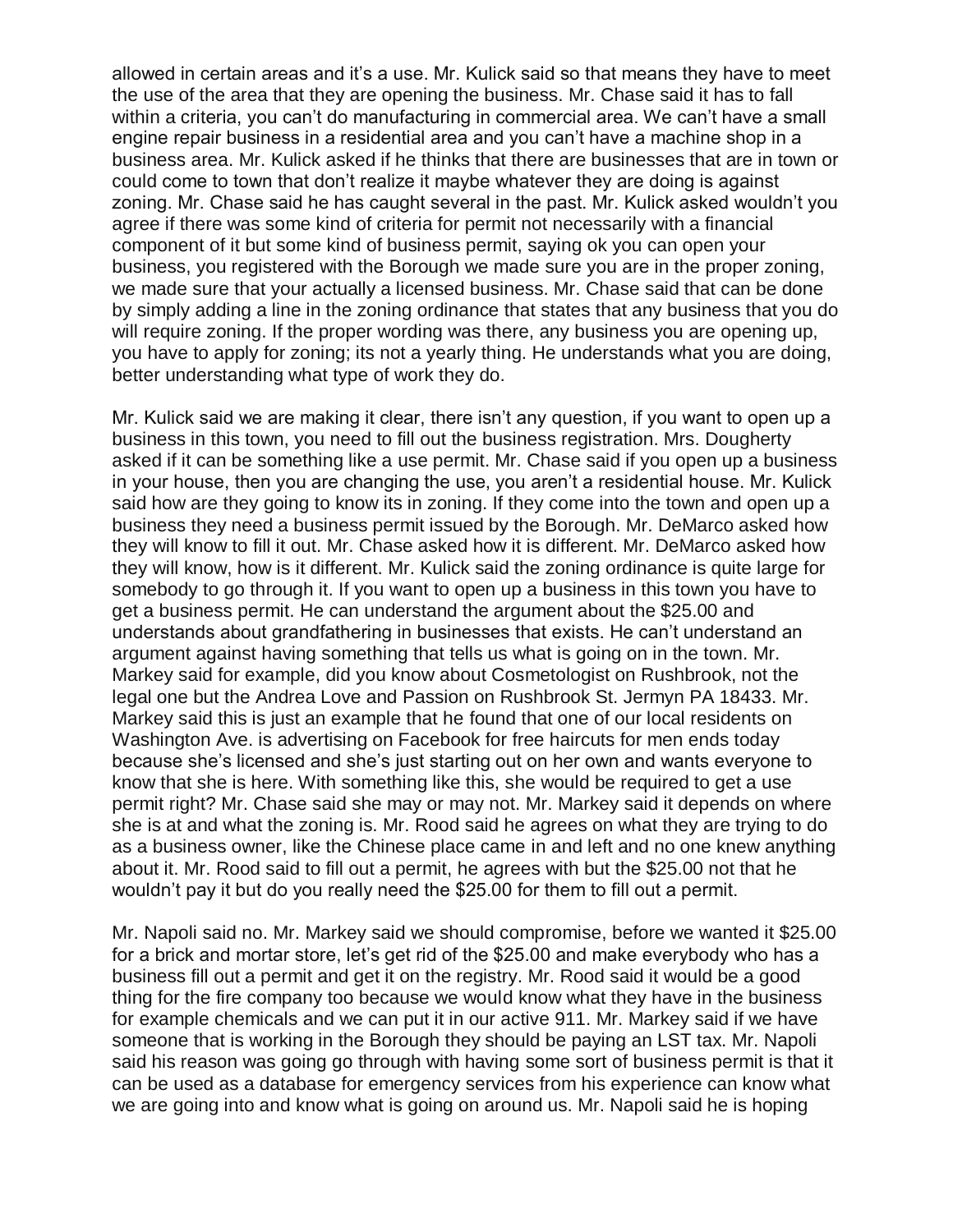that if we do make it free then more people would be more likely to fill out the paperwork. Mrs. Wilson said it should be a one-time registration form, the established businesses shouldn't have to fill it out every year, its not an annual thing, unless the business changes. Mr. Markey asked if we are going to enforce a penalty for not doing. We enforce penalties on our current ordinances and now we want to enforce them there's a lot of people that have a lot of problems with us. Mrs. Wilson said we are not charging the businesses to fill this out. Mr. Markey said what if they don't fill out, what if they say I want to lay low, I don't want to let anyone know I am here. Mr. DeMarco said the big thing is the cost for enforcement. Mr. Markey said the solicitor, when he does work for us in the capacity as the solicitor its \$400 retainer a month. Mr. DeMarco asked if you go to court its all covered? Mr. Markey said no court is per hour. Mr. Kulick said he understands what Mr. DeMarco is saying but that is like an excuse to do nothing, that is what happened all these years that is why we are at where we are at. Mr. DeMarco said he just worried about the costs. Mr. Kulick said it comes with a cost and we have to be prepared to either pay that cost or just take the ordinances and throw them out the window because they don't mean anything, if we don't enforce them they don't mean anything. Mr. DeMarco said is there something for 2019 budget for this? Eventually it is going to cost the Borough money and he's worried about that. Mr. Kulick said to suggest how to fight it without spending money. Mr. DeMarco asked if we have the money to go to court if these cases go to court? Mr. Rood said he thinks we are getting costs involved too much, we don't know what the costs will be until we get to that point. That is council's decision once we get to that point, if its gets to that point and council has to make that decision do we have the money now, we have to make that decision at the time if one of these properties goes to that point, does council want to proceed. Which they did want to proceed with the other one and unfortunately, they held out to long. Mr. DeMarco said you guys stop 75% of the blight just by sending letters and visits then you are doing a good job.

Mr. Napoli said he would like to see the business ordinance continue with no cost to the business and a one-time permit and the only time that business should have to reapply is if it changes hands or becomes bigger. Mr. Markey asked if it has to be re-advertised. Atty. said we are changing the amount and the yearly aspect of it, anything else? Atty. said we will rewrite it.

**Chicken Ordinance:**Mrs. Stephens provided council with Mayfield's ordinance. You have to apply every year, if you are having chickens your neighbors on each side of your residence have to sign that they are accepting it. No roosters allowed. It is \$20 per permit and every year has to be filled out. Atty. said the no eating rule is so people don't turn this into family farms that are not zoned. Atty. said he would like to read through this, as far as the application goes there might be a couple things we want to clear up which is restricting sq. ft. of the coop. Mr. Chase said they are allowed two accessory structures, a kennel and a kids play house is exempt from the accessory structure, will the chicken coop be an accessory structure? Atty. said chicken coops are notorious for attracting raccoons and foxes. There is a lot that goes along with this. Mr. Markey said he commends Riley who came before council in regards to the chickens. Mr. Markey said just out of curiosity, has anyone looked into or asked, do we know what the scope of people in Jermyn that wants chickens. Is it 10% of people, 80% of the people, 2% of the people? Mr. Chase said he gets calls a lot, he gets people that want pigs. Mr. Markey said that is the other question, does this open us up for other stuff, you let us